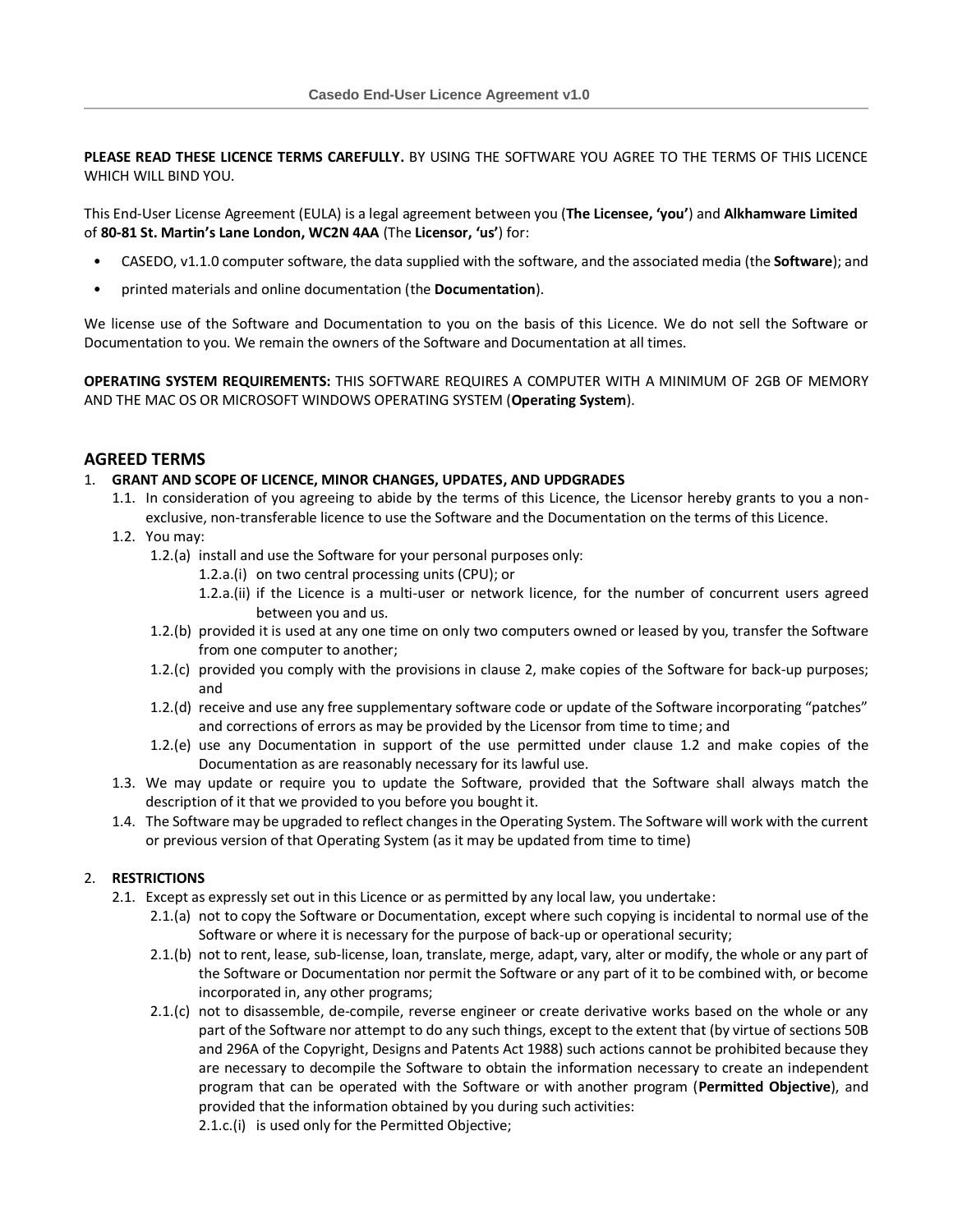- 2.1.c.(ii) is not disclosed or communicated without the Licensor's prior written consent to any third party to whom it is not necessary to disclose or communicate it in order to achieve the Permitted Objective; and
- 2.1.c.(iii) is not used to create any software that is substantially similar in its expression to the Software;
- 2.1.(d) to keep all copies of the Software secure and to maintain accurate and up-to-date records of the number and locations of all copies of the Software;
- 2.1.(e) to include our copyright notice on all entire and partial copies of the Software in any form;
- 2.1.(f) not to provide, or otherwise make available, the Software in any form, in whole or in part (including, but not limited to, program listings, object and source program listings, object code and source code) to any person without prior written consent from us;
- 2.1.(g) to comply with all applicable technology control or export laws and regulations.

### 3. **INTELLECTUAL PROPERTY RIGHTS**

- 3.1. You acknowledge that all intellectual property rights in the Software and the Documentation throughout the world belong to the Licensor, that rights in the Software are licensed (not sold) to you, and that you have no intellectual property rights in, or to, the Software or the Documentation other than the right to use the Software and the Documentation in accordance with the terms of this Licence.
- 3.2. You acknowledge that you have no right to have access to the Software in source code form other than as expressly provided in this Licence.

### <span id="page-1-0"></span>4. **WARRANTY**

- 4.1. We warrant that the Software will, when properly used on an operating system for which it was designed, perform substantially in accordance with the functions described in the Documentation;
	- 4.1.(a) If, within the Warranty Period, you notify us in writing of any defect or fault in the Software as a result of which it fails to perform substantially in accordance with the Documentation, we will, at our sole option, take steps to rectify the fault in the Software, provided that you give us proof of purchase and make available all the information that may be necessary to help us to remedy the defect or fault, including sufficient information to enable us to recreate the defect or fault.
- 4.2. The warranty does not apply:
	- 4.2.(a) if the defect or fault in the Software results from you having altered or modified the Software;
	- 4.2.(b) if the defect or fault in the Software results from you having used the Software in breach of the terms of this Licence;
	- 4.2.(c) if the author has not taken reasonable steps to keep the software free of viruses, spyware, "backdoor" entrances, or any other harmful code.
- 4.3. Subject to the warranty in clause [4.1,](#page-1-0) we do not warrant that the Software is free from bugs or defects that may impact its use, efficiency, or stability.
- 4.4. This warranty is in addition to your legal rights in relation to Software that is faulty or not as described. Advice about your legal rights is available from your local Citizens' Advice Bureau or Trading Standards office.

#### 5. **OUR RESPONSIBILITY FOR LOSS OR DAMAGE SUFFERED BY YOU**

- 5.1. **Subject to clause [5.3,](#page-1-1) we are responsible to you for foreseeable loss and damage caused by us in breach of this License.** If we fail to comply with these terms, we are responsible for loss or damage you suffer that is a foreseeable result of our breaking this Licence or our failing to use reasonable care and skill, but we are not responsible for any loss or damage that is not foreseeable. Loss or damage is foreseeable if either it is obvious that it will happen or if, at the time this Licence was made, both we and you knew it might happen.
- 5.2. **We do not exclude or limit in any way our liability to you where it would be unlawful to do so**. This includes liability for the negligence of our employees, agents or subcontractors or for fraud or fraudulent misrepresentation.
- <span id="page-1-1"></span>5.3. **We will not be liable for damage that you could have avoided** by:
	- 5.3.(a) maintaining backups of your data and computer system files;
	- 5.3.(b) following our advice to apply an update offered to you free of charge; or
	- 5.3.(c) for damage that was caused by you failing to correctly follow installation instructions or to have in place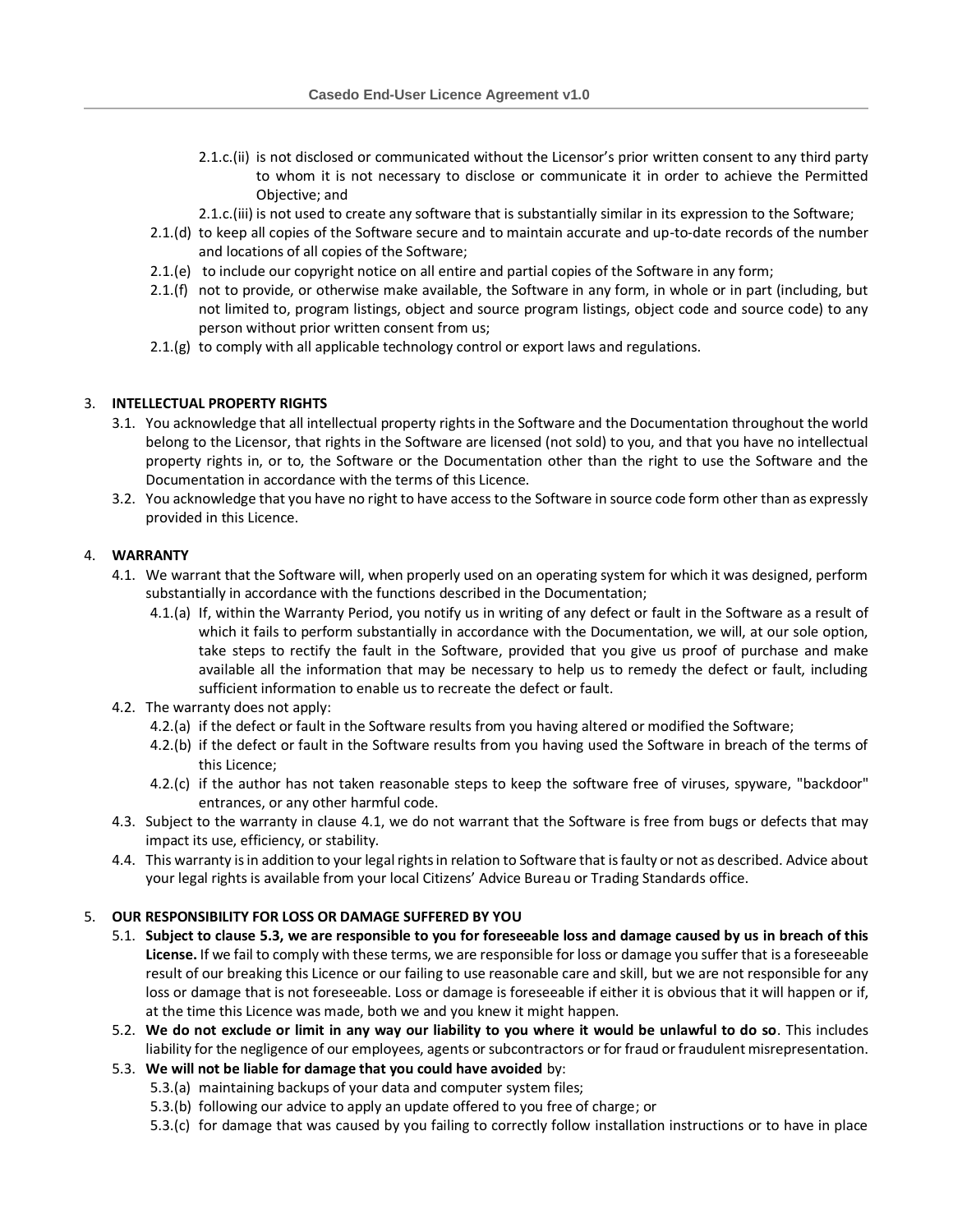the minimum system requirements advised by us.

5.4. You acknowledge that the Software has not been developed to meet your individual requirements, and that it is therefore your responsibility to ensure that the facilities and functions of the Software as described in the Documentation meet your requirements, and that adequate and proportionate steps are taken to protect your property and business from a failure of the Software to meet your needs or perform as expected.

# 6. **TERMINATION**

- 6.1. We may terminate this Licence immediately by written notice to you if you commit a material or persistent breach of this Licence which you fail to remedy (if remediable) within 14 days after the service of written notice requiring you to do so.
- 6.2. Upon termination for any reason:
	- 6.2.(a) all rights granted to you under this Licence shall cease;
	- 6.2.(b) you must cease all activities authorised by this Licence; and
	- 6.2.(c) you must immediately delete or remove the Software from all computer equipment in your possession and immediately destroy all copies of the Software then in your possession, custody or control and certify to us that you have done so.

## 7. **COMMUNICATIONS BETWEEN US**

- 7.1. If you are a consumer, if you wish to contact us in writing, or if any condition in this Licence requires you to give us notice in writing, you can send this to us by email a[t info@casedo.com](mailto:info@casedo.com) or by pre-paid post to Alkhamware Limited at 80/81 St. Martins Lane, London, WC2N 4AA. We will confirm receipt of this by contacting you in writing, normally by email.
- 7.2. If we have to contact you or give you notice in writing, we will do so by email or by pre-paid post to the address you provide or confirm to us.

## 8. **HOW WE MAY USE YOUR PERSONAL INFORMATION**

8.1. Under data protection legislation, we are required to provide you with certain information about who we are, how we process your personal data and for what purposes and your rights in relation to your personal data and how to exercise them. This information is provided i[n Privacy notice](https://casedo.com/privacy) and it is important that you read that information.

## 9. **OTHER IMPORTANT TERMS**

- 9.1. We may transfer our rights and obligations under these terms to another organisation. We will always tell you in writing if this happens and we will ensure that the transfer will not affect your rights under the contract.
- 9.2. You may only transfer your rights or your obligations under this Licence to another person if we agree in writing.
- 9.3. This agreement does not give rise to any rights under the Contracts (Rights of Third Parties) Act 1999 to enforce any term of this agreement.
- 9.4. Each of the paragraphs of these terms operates separately. If any court or relevant authority decides that any of them are unlawful, the remaining paragraphs will remain in full force and effect.
- 9.5. If we do not insist immediately that you do anything you are required to do under these terms, or if we delay in taking steps against you in respect of your breaking this contract, that will not mean that you do not have to do those things and it will not prevent us taking steps against you at a later date.
- 9.6. **Which laws apply to this contract and where you may bring legal proceedings**. These terms are governed by English law and you can bring legal proceedings in respect of the products in the English courts. If you live in Scotland you can bring legal proceedings in respect of the products in either the Scottish or the English courts. If you live in Northern Ireland, you can bring legal proceedings in respect of the products in either the Northern Irish or the English courts.
- 9.7. **Alternative dispute resolution (ADR)**. Alternative dispute resolution is a process where an independent body considers the facts of a dispute and seeks to resolve it, without you having to go to court. If you are not happy with how we have handled a complaint, contact ADRGroup via their website a[t http://www.adrgroup.co.uk/.](http://www.adrgroup.co.uk/) ADR Group will not charge you for making a complaint and if you are not satisfied with the outcome you can still bring legal proceedings. In addition, please note that disputes may be submitted for online resolution to the *[European](http://ec.europa.eu/consumers/odr/)  [Commission Online Dispute Resolution](http://ec.europa.eu/consumers/odr/)* platform.]